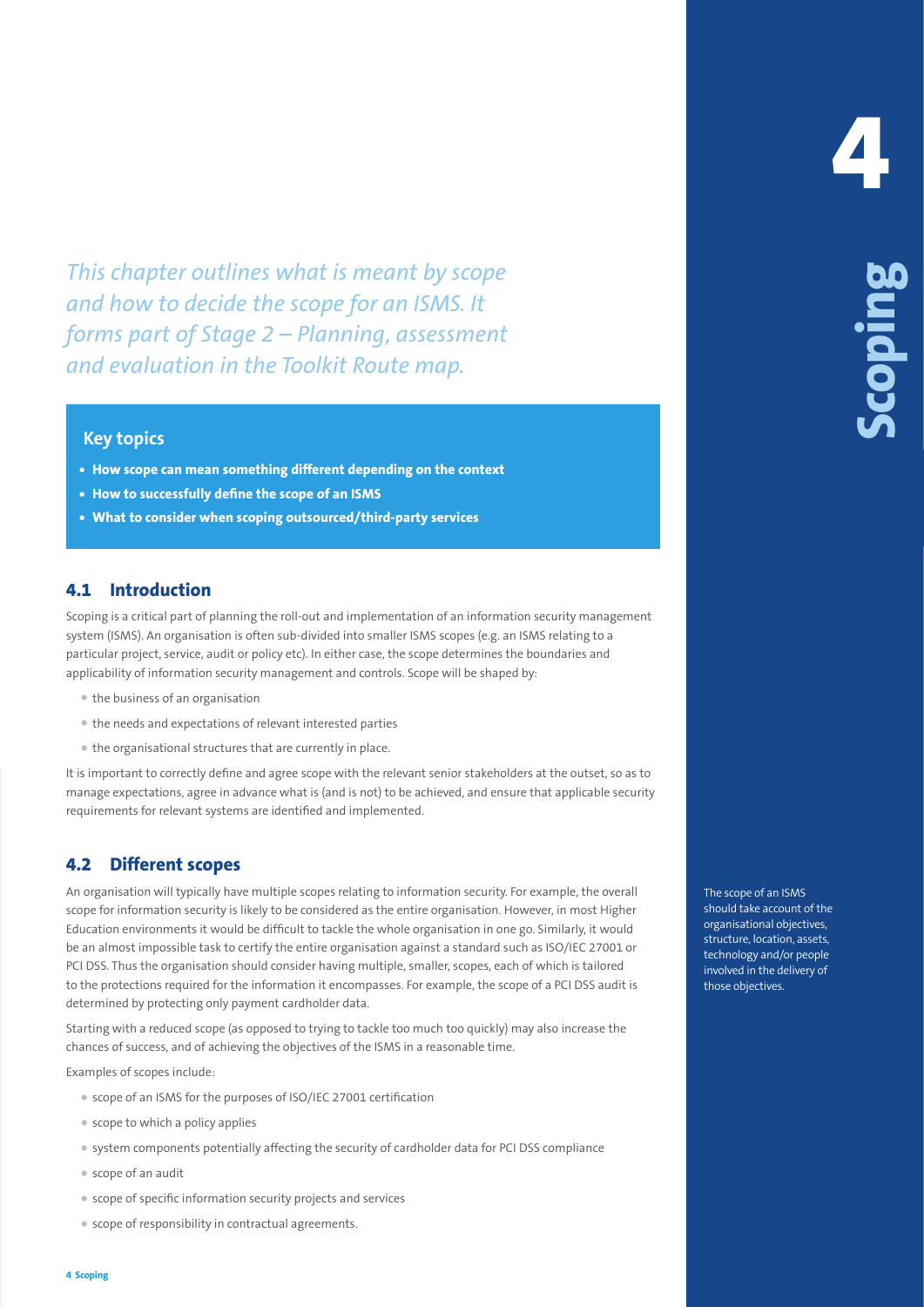# **4.3 How to define the scope of an ISMS**

## **4.3.1 Identify what needs to be protected**

One of the first questions to ask is "what needs to be protected"? It is likely that there will be many information assets that need to be protected in order to support the organisation in achieving its business objectives. It is important to understand which of these the organisation considers to be most important, and so a risk-based, prioritised approach should be taken to scoping. In order to establish that assets are actually worth protecting, the organisation should justify why each asset requires protecting.

The scope of an ISMS may initially be defined to include only specific processes, services, systems or particular departments. Success stories can then be presented as a business case for expanding the scope of the ISMS, or creating another, separate scope with different requirements and protections.

In order to make the scope entirely clear, especially to third parties, it is a useful exercise to identify what is not in scope (e.g. the activities of the HR department).

Either way, the scope should clearly define what is being included, based on the business objectives and information assets to be protected, and it should be clear that anything else is out of scope.

#### **4.3.2 Understand the organisation**

The scope of an ISMS should take advantage of the organisational, management and governance structures that currently exist. The person(s) tasked with managing information security across an organisation should therefore begin by identifying relevant structures, and any constraints set by the structures that currently exist. If there is no governance currently in place then progress will be limited when trying to identify requirements and risk, and implementing security controls across the entire organisation. The scope of any initial work may therefore be to implement an appropriate management and governance framework (see Chapter 2, Information security governance).

Where the scope of an ISMS is defined by the need to protect a particular asset (e.g. cardholder data) or delivery of an objective (e.g. certification against ISO/IEC 27001) then it is important to first understand system components and structure involved in the delivery of relevant services. This may include, for example, obtaining system diagrams showing data stores and flows and relevant IT systems. Personnel involved in managing and delivering all system components will then likely be considered "in scope".

#### **4.3.3 Ensure endorsement of scope**

The scope of an ISMS, policy, project or audit etc. should be endorsed and formally agreed by the relevant senior stakeholders (top management), to manage expectations and clearly define the objectives that will be delivered. Failure to correctly identify and formally agree the scope in this way is likely to lead to unclear objectives, difficulties in measuring progress and ultimately decrease the chances of success.

For those managing information security, it is important to consider the boundaries of control and authority. If, for example, the security of services or systems in a particular department are beyond the control or authority of the owners of the ISMS, they should not be included in the scope.

In the context of an audit, agreeing which systems are in scope may be particularly important so as to ensure that it is clear which systems the auditor is authorised to access and under what circumstances. Failure to obtain such authorisation in advance could even lead to a breach of law (such as the Computer Misuse Act 1990).

#### **4.3.4 Monitor and review**

The scope of an ISMS, policy, audit or project is not static and may evolve over time as circumstances, threats, technologies and requirements develop. Therefore scoping is not something that should be done once at the beginning of a project and then forgotten about. Rather, scope should be monitored and reviewed at regular intervals and/or in the light of significant changes. In the event of an audit (be it for internal control or certification purposes) one of the first things an auditor should do is to review and assess the appropriateness of the scope. Factors that might affect/change the scope of an ISMS include:

- time dependencies: e.g. the scope of a particular ISMS and/or security project may only be applicable for a particular time period
- change in regulatory environment
- changes/updates to standards and/or third party requirements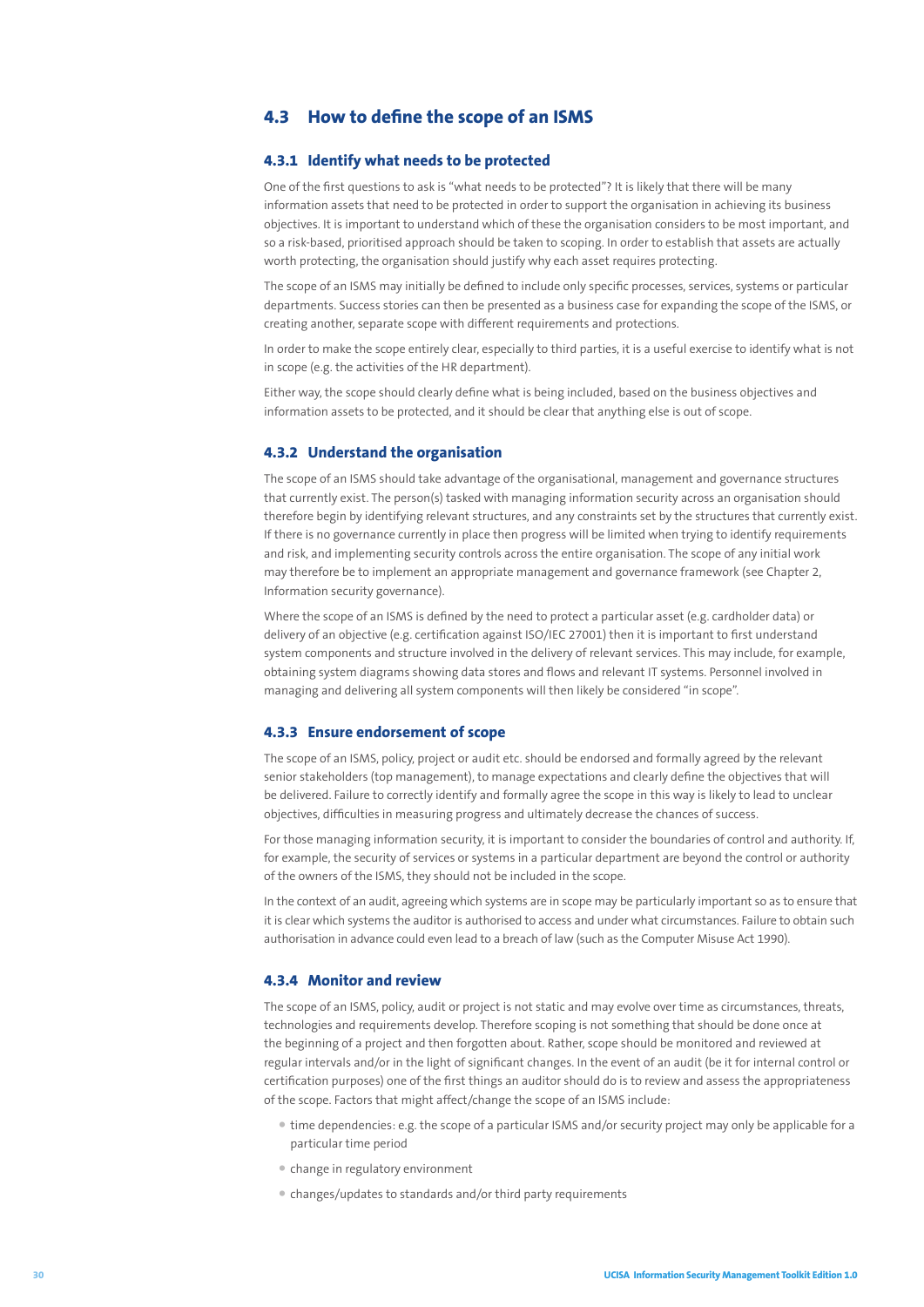- change in organisation (e.g. organisation structure changes)
- identification of non-conformities and/or incidents indicating incorrect scope
- overall maturity of ISMS (scope may increase over time)
- change in processes and practices (e.g. ceasing certain activities)
- outsourcing services.

# **4.4 Outsourcing and third parties**

Outsourced: Any element that is not wholly controlled, managed, built, implemented and maintained by staff employed by the organisation.

Cloud services: A shared computer-based storage solution for data that is based in a virtualised computer environment. Cloud services can describe any shared environment, which can be provided both locally or outsourced.

All organisations will outsource some activities to third parties. Some third parties are taken so much for granted that, when questioned, staff do not remember them – e.g. the cleaning teams, waste removal contractors, and potentially accountants or auditors. Their activities may not be under scrutiny, yet they may have the highest levels of access.

There are many reasons why an organisation may want or need to outsource some (or all) of its IT provision. As information technology changes and evolves extremely quickly, it can be more cost-effective to outsource some of an organisation's IT solution, or to use cloud storage or services. Economies of scale means that large data warehouse-style storage facilities can offer cheap storage and extremely good availability. Externally hosted services may also provide specialist IT knowledge and support that is not available within the organisation.

If managed properly, outsourced IT or cloud technology carries no greater risk, and arguably less risk, than managing an in-house IT environment. However, poorly sourced or managed outsourcing, or inappropriate cloud provision, can be extremely risky.

## **4.4.1 Scoping considerations for cloud and outsourcing services**

When cloud services are used, there can be multiple parties involved in the production of the overall service. For example, infrastructure and software services can be provided by different organisations.

Scoping in this context will involve having a clear understanding of the system components involved and the security responsibilities of each service provider. These security requirements should be included in any contractual agreements.

Responsibility for implementing security may be outsourced, but the accountability cannot be, and so it is therefore important to understand the scope of an ISMS in this context. Put simply, when it comes to meeting certain security requirements, outsourced functions or processes will be in scope for an ISMS, but the suppliers are unlikely to be. It is up to the organisation to decide how it may be assured that services provided are of an appropriate standard.

For further information, the ICO has produced a guide on the use of cloud computing, and UCISA has a briefing paper on cloud computing.

#### **4.4.2 Scope and third party contracts**

Understanding an organisation's relationship with third parties is extremely important to ensure security for the business and the information that it holds, especially where information security may be put at risk by third party activities, even though their activities are not obviously related to information (e.g. cleaners).

When working with any third party, it is important for information security that the following are defined:

- Legal responsibility, accountability and insurance: all the parties' responsibilities must be detailed and understood. Running through a risk assessment process will uncover many areas where accountability needs to be defined. Disaster planning and incident response is also a good way of verifying that ownership and insurance responsibilities are correctly scoped.
- Access and authorisation: it is essential to make sure the rules and regulations for who can access what are clearly defined. If the organisation is allowing contractors into buildings, it should understand who has the keys or access codes; and who ensures the staff are trained and things are secure. Out of hours

When outsourcing, it is vital to define the boundaries of applicability, responsibility and accountability.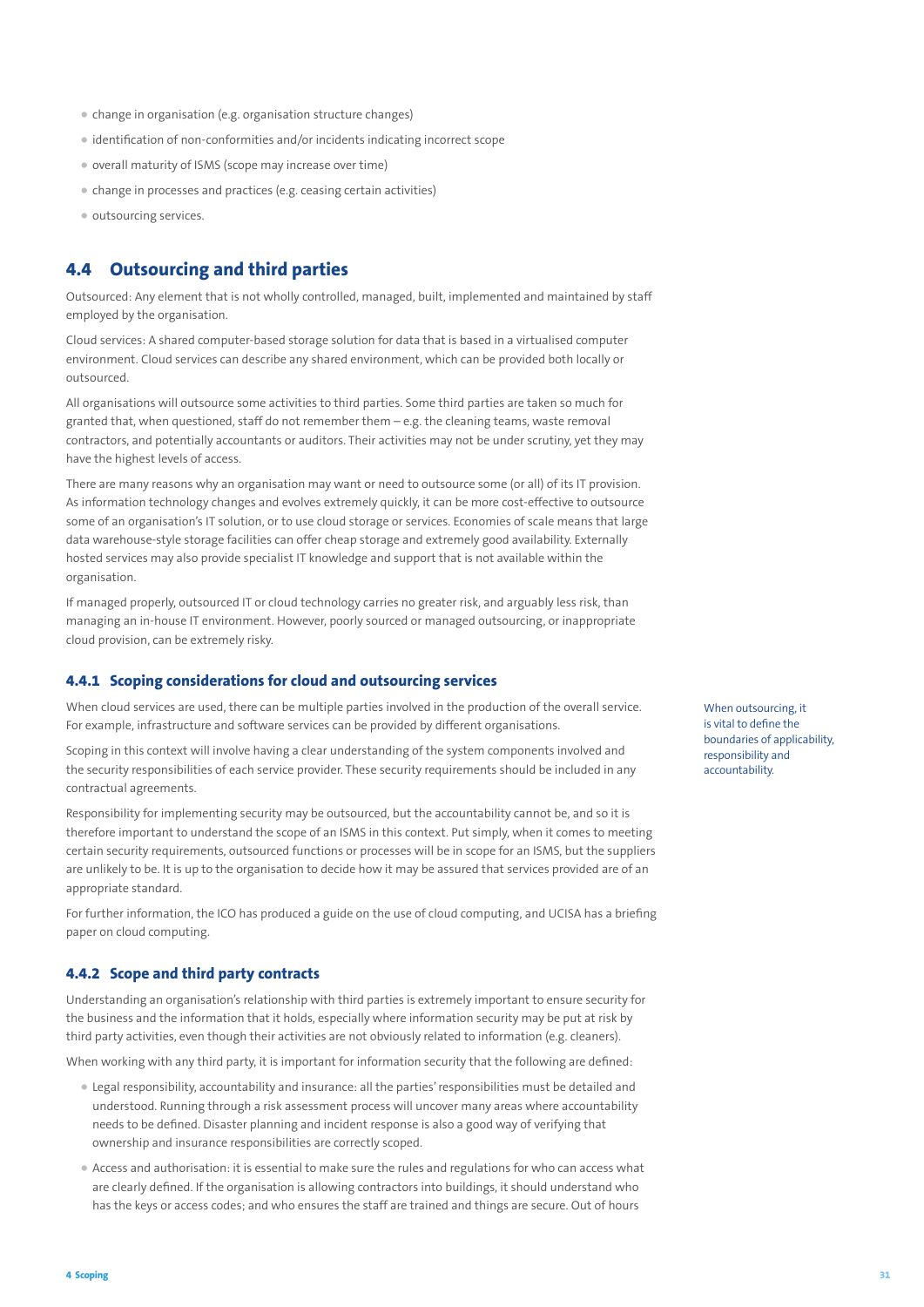office cleaning staff often have more physical access to an organisation than even the most trusted day staff. Access to IT systems and data should also be considered.

- Disclosure and privacy: the organisation should define and categorise the information that is being used and shared, and specify the applicable rules and regulations.
- Contract terms: The terms of contracts with third parties should be clearly defined to make sure that all parties are clear on the expectations of the work to be conducted, and sanctions or liabilities in the event of default are assigned.

### **4.4.3 Questions when outsourcing IT or using a cloud provider**

When selecting a third party, questions such as the following should be considered:

- What data are going to be on the outsourced system? Do the data include any sensitive information, or have special requirements?
- What laws or regulations apply to the service provider who is supplying the IT provision? If it is a company outside of the EU, how will that interact with the requirements of the data which it will handle? Where will the data itself be stored?
- Who needs access to the IT solution? Is it something that needs a lot of physical involvement or does it not need any attention for many months?
- Are there restrictions on who administers the system? Who will the administrators be and who controls the access rights?
- Where is the system physically housed? Is the facility secured, who is it shared by, and who controls the access?
- Does the outsourced service provider themselves outsource any of their provision (e.g. off-site back-ups)? How do they manage the security controls which their third parties are handling?
- What service level is expected or provided? What levels of assurance for confidentiality, availability and integrity of data are there? Check the policies in place within your organisation.
- At the end of the business relationship, how will it be possible for the organisation's information to be extracted from the third party environment in a usable form?
- What provisions (if any) are in place for compensating the organisation for the impact of a business continuity incident or disaster (e.g. loss or exposure of information)?

#### **4.4.4 Example: third parties and PCI DSS**

A service provider may supply remote firewall management, or paper shredding, services to the organisation. The service provider themselves would not need to be PCI DSS compliant, but the service provided to the organisation should be compliant and would fall in scope for the PCI DSS assessment of the organisation.

Service providers can demonstrate PCI DSS "compliance" either by having their service included in the organisation's assessment, or by undergoing an assessment themselves. In either case, the services provided that may affect the security of cardholder data must be considered to be in scope. It is the responsibility of the organisation to demonstrate compliance – rather than the service provider.

#### **4.4.5 Example: outsourced scope in an HE environment**

A large organisation is divided into distinct units that use different types of data and have different requirements for that data. The organisation is federated into many different smaller units that each require basic IT. The basic IT provision consists of desktop and file services for general information.

In one area of the organisation, IT is provided by an external company employed by the organisation. The units using this "group IT provision" treat it as outsourced provision and have service level agreements in place. The reason it is considered outsourced is that, when the scope was defined, the control of the system administration, access control, physical security and changes to the systems were out of the control of the individual units.

One of the units using the "group IT provision" requires a fully validated and highly secure database for one project. This is a very specialised system that neither the unit IT nor the "group IT provision" can provide on its own. The unit employs a third party software provider to build, maintain and support the database, but, because of the sensitivity of the data, it has been built on the servers and storage provided by the group IT provider, and is managed by the IT support personnel employed by the unit.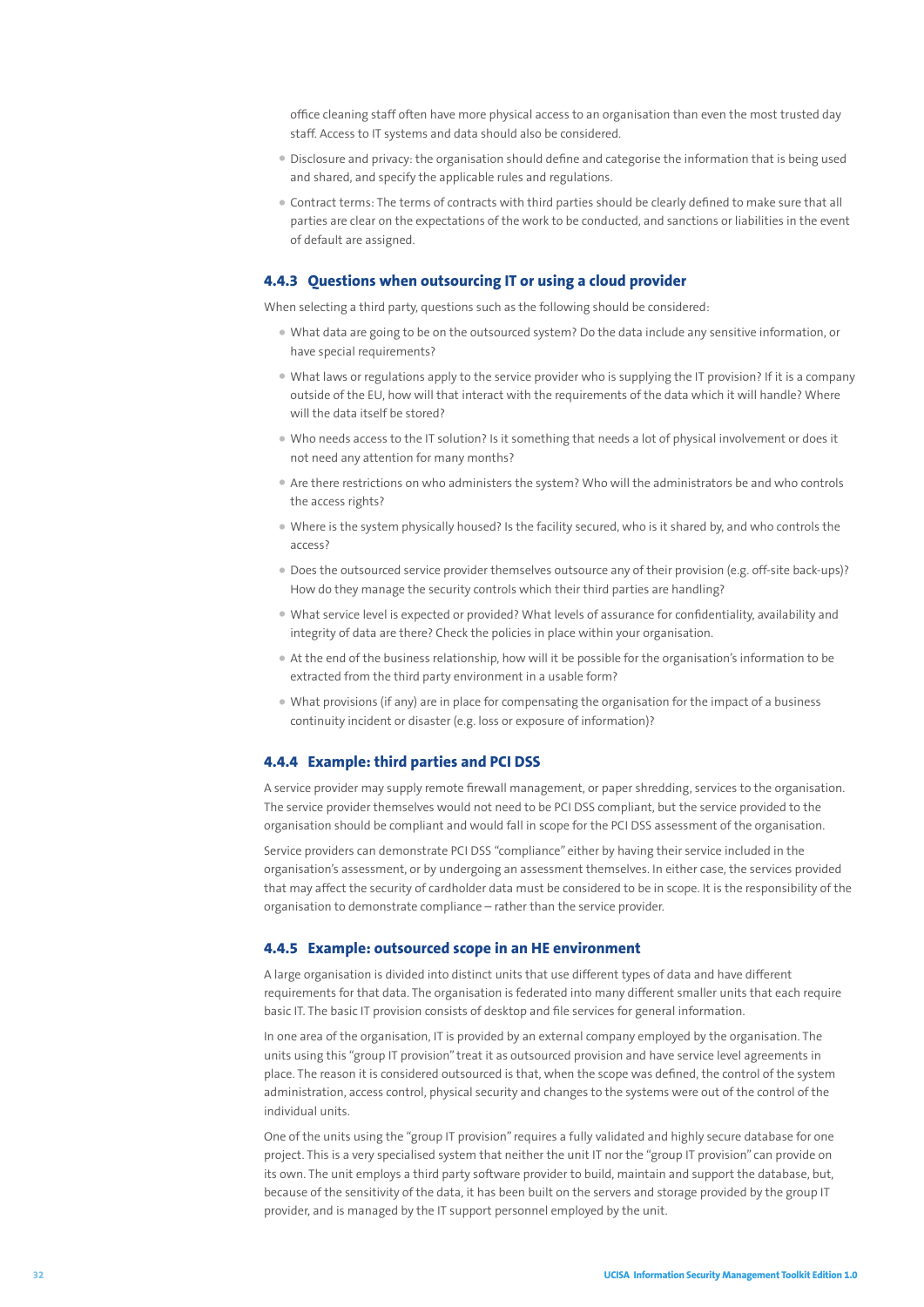Every element of this outsourcing must be clearly understood to manage the scope:

- Where was the database physically housed?
- Who has access to each part of the system from software to hardware?
- What provides the integrity checking?
- What and who ensures availability?
- Who provides the assurance of confidentiality?
- What laws and regulations are involved in each part of the system?
- What countries are involved?
- What service level provision is required by each of the parties?
- What security controls need to be considered?



**Figure 1: Illustrates the relationships detailed above.**

## **Summary**

- Successfully defining and agreeing the scope of an ISMS from the beginning is a critical success factor in the implementation of any ISMS – if the scope is wrong you will not know where you are going or when you got there!
- There are different scopes involved in implementing information security in an organisation, from highlevel scopes covering the entire organisation, to the scope of a particular project or service
- Start small with one limited scope, demonstrate success and build from there
- Monitor and review, and if your scope is wrong then change it accordingly